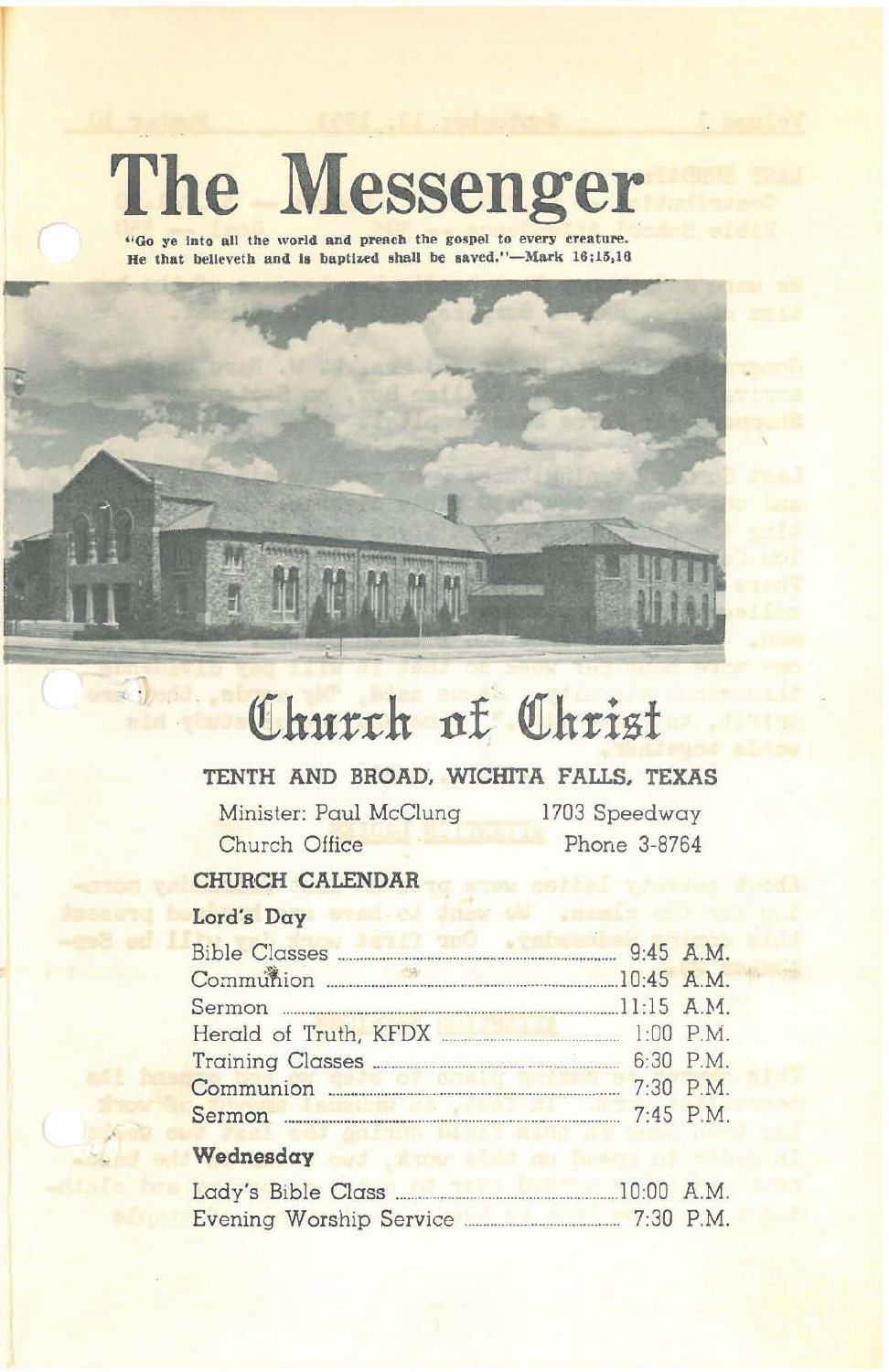Volume 1 September 13, 1953 Number 10

LAST SUNDAY:

Contribution -- \$1,129.71 Budget **--** \$1,341.00 Bible School Attendance -- 395  $Goal - 550$ 

We were made happy last Lord's Day because of the baptism of Mrs. Ben J. Burgess, 400 Travis Street.

Congratulations to Major and Mrs. L. W. Hare on the arrival of their son, William Roy, on September 7 at Sheppard Air Force Base Hospital.

Last Sunday evening there were seventy-six men, women, and children in the 6:30 Bible classes. We are setting the goal at 150. Won't you come this evening? You fathers and mothers come and bring your children. There are classes for all ages, from pre-school thru college. Also now there are classes for men and women. We need to know God's truth better. Let us spend one more hour per week so that it will pay dividends throughout eternity. Jesus said, "My words, they are spirit, they are life." Come and let us study his words together.

**--** L. H. Hull

#### ATTENTION LADIES

About seventy ladies were present last Wednesday morning for the class. We want to have one hundred present this coming Wednesday. Our first work day will be September 23.

#### ATTENTION EVERYONE

This church is making plans to step up and expand its benevolent work. In fact, an unusual amount of work has been done in this field during the last two weeks In order to speed up this work, two rooms in the basement ars being worked over to serve as pantry and clothing rooms. We hope to keep a good supply of staple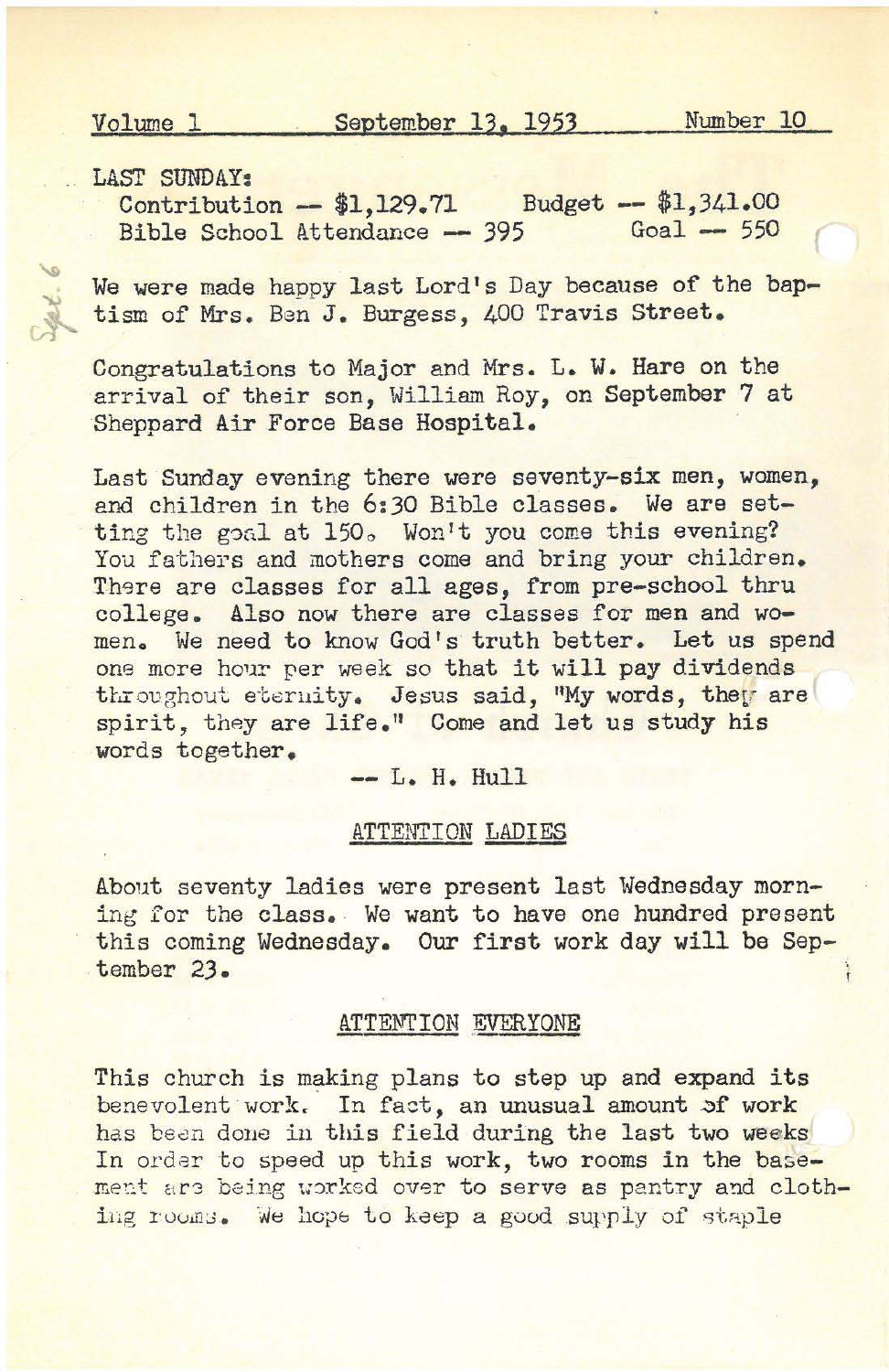groceries and good used clotnes on hand at all times. In order to start this program of activity off in high gear we want everyone to bring some item to go into our pantry or clothing closet next Sunday, September 20. You can bring a can of corn, peas, beans, tomatoes, peaches or any staple item that will not perish. We would also like for you to bring any good clothes that you have on hand. There *is* a special need for children's clothes. These clothes must be clean and usable.

Please do not bring anything prior to the date of September 20 for the store rooms will not be ready until then. But -- by next Sunday the store rooms will be ready to be stuffed. Please bring things that will be of value to someone. Containers will be *in* all entrances of the building both Sunday morning and night in which you can leave your articles. Also, if you prefer, you may bring your clothes or canned goods Monday or Tuesday -- or anytime for that matter. There are many people in the world who are less fortunate than we are. This drive is for their benefit. We can help them if you do your part.

#### RADIO PROGRAMS

Daily Bible Lesson from KSWO 1380 k.c., Lawton, Oklahoma, by Loyd L. Smith, Monday through Friday at 9:45 a.m.: Sundays at 9:00 a.m.: KSWO TV at 2:15 p.m.

Listen to Herald of Truth. Subject today, "Christ On David's Throne." KFDX at 1:00 p.m.

Sermon Subject tonight: "My Call To Preach"

When religion does something for you it makes you do something for somebody else.

"Deathbed repentance is burning the candle of life in the service of the devil and then blowing the smoke into God's face."